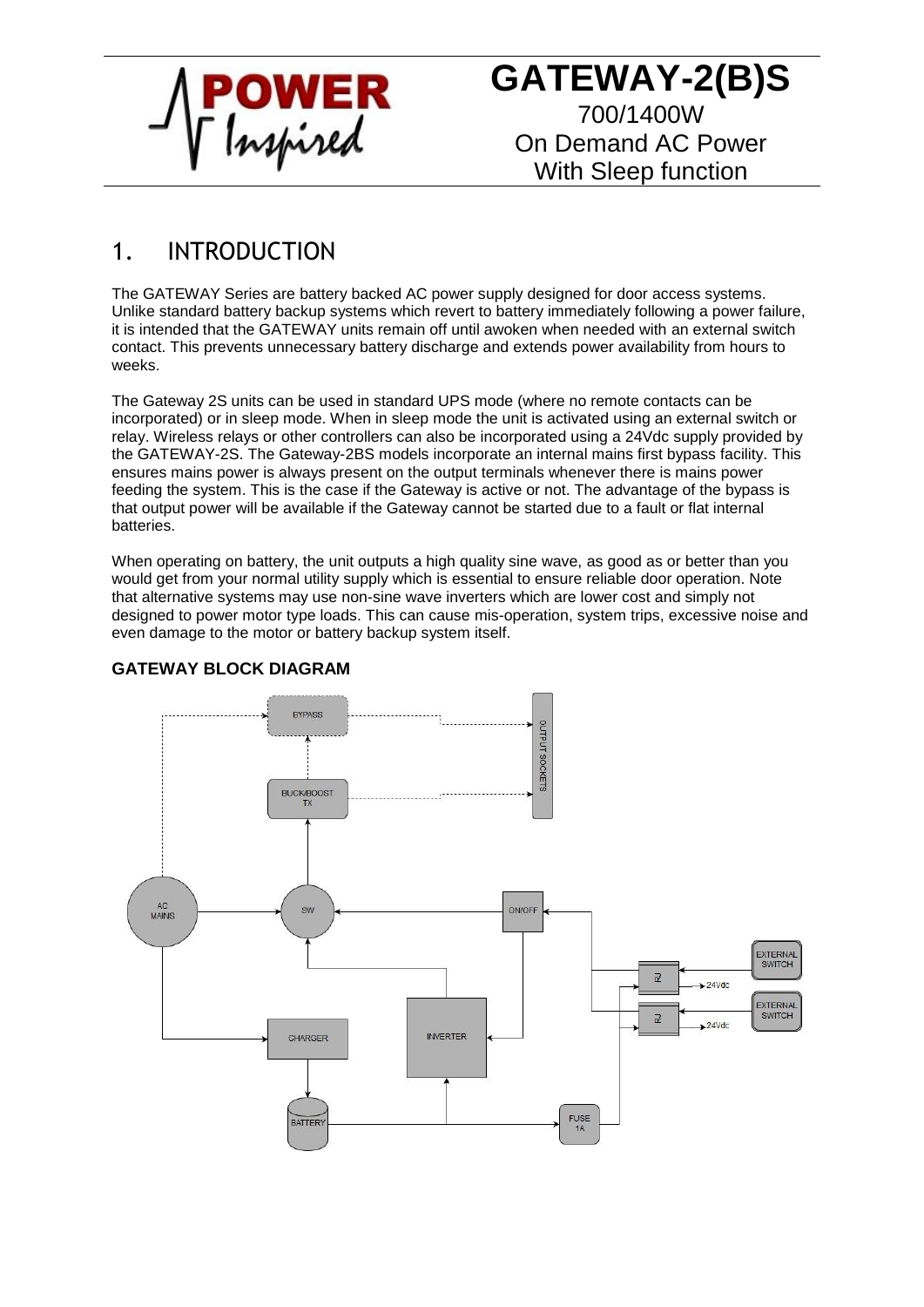## 2. SYMBOLS USED IN THIS MANUAL





⚠ A Warning which must be heeded or damage or injury could occur.



Danger of High Voltage

# 3. CAUTIONS & WARNINGS



⚠ Indoor Use Only



Do not operate the GATEWAY without the mains input plug being connected to an earthed socket outlet.



 $\bigwedge$  Do not plug the GATEWAY input plug into the output socket.



Do not allow the GATEWAY to come into contact with any liquid.



Do not open the unit. Hazardous Voltages can exist even though the unit is switched off.

#### 4. Packaging

Upon receipt please inspect your GATEWAY for signs of damage in transit. The package contains:

- The GATEWAY unit
- An RJ11 connection lead.
- This manual.
- An IEC mains lead and loop through lead for IEC models

Optionally:

- ViewPower Software for remote monitoring
- A USB lead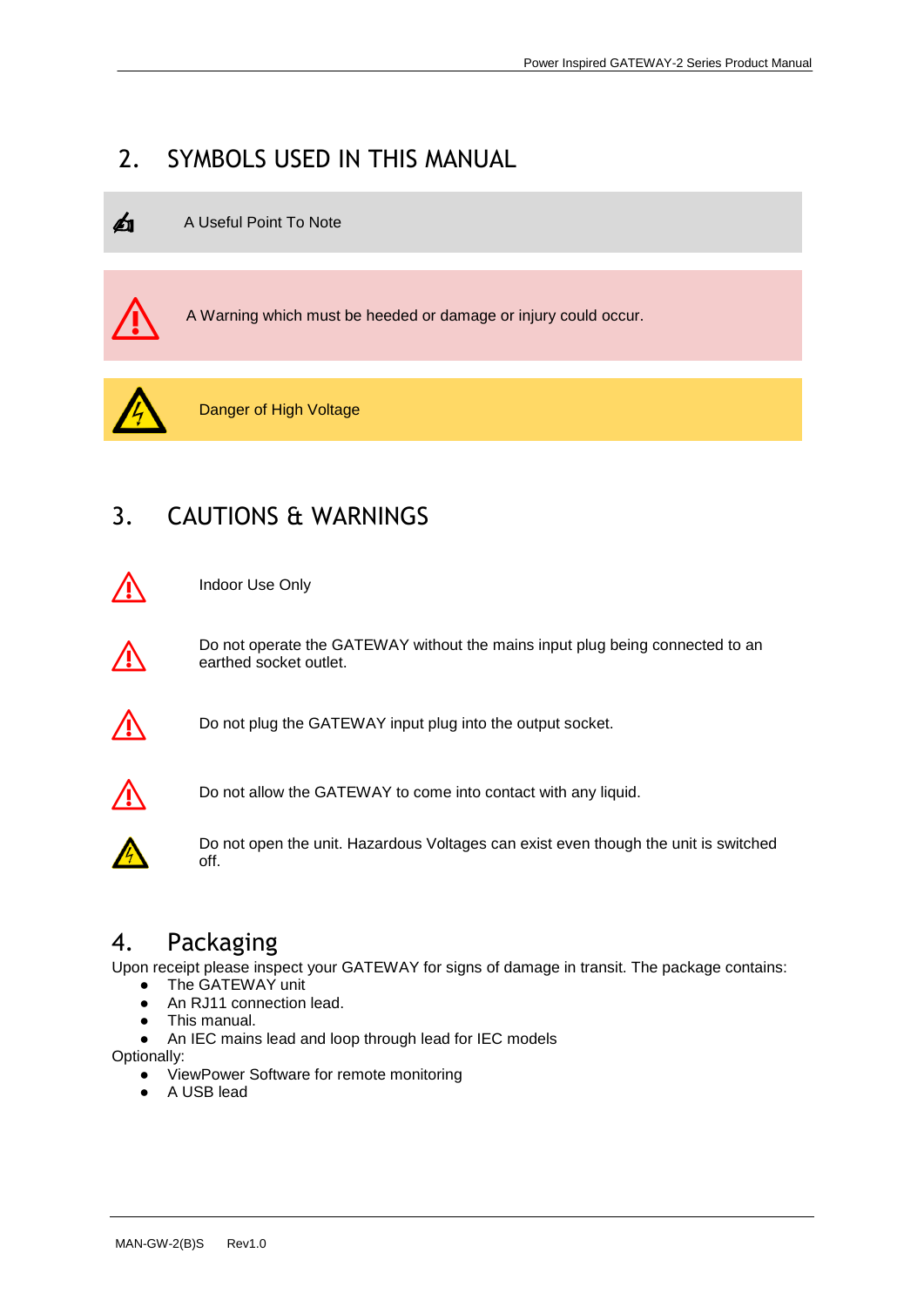**Connector** 

## 5. IDENTIFICATION



Cooling Fan (Active only when on battery or in buck/boost mode)

❺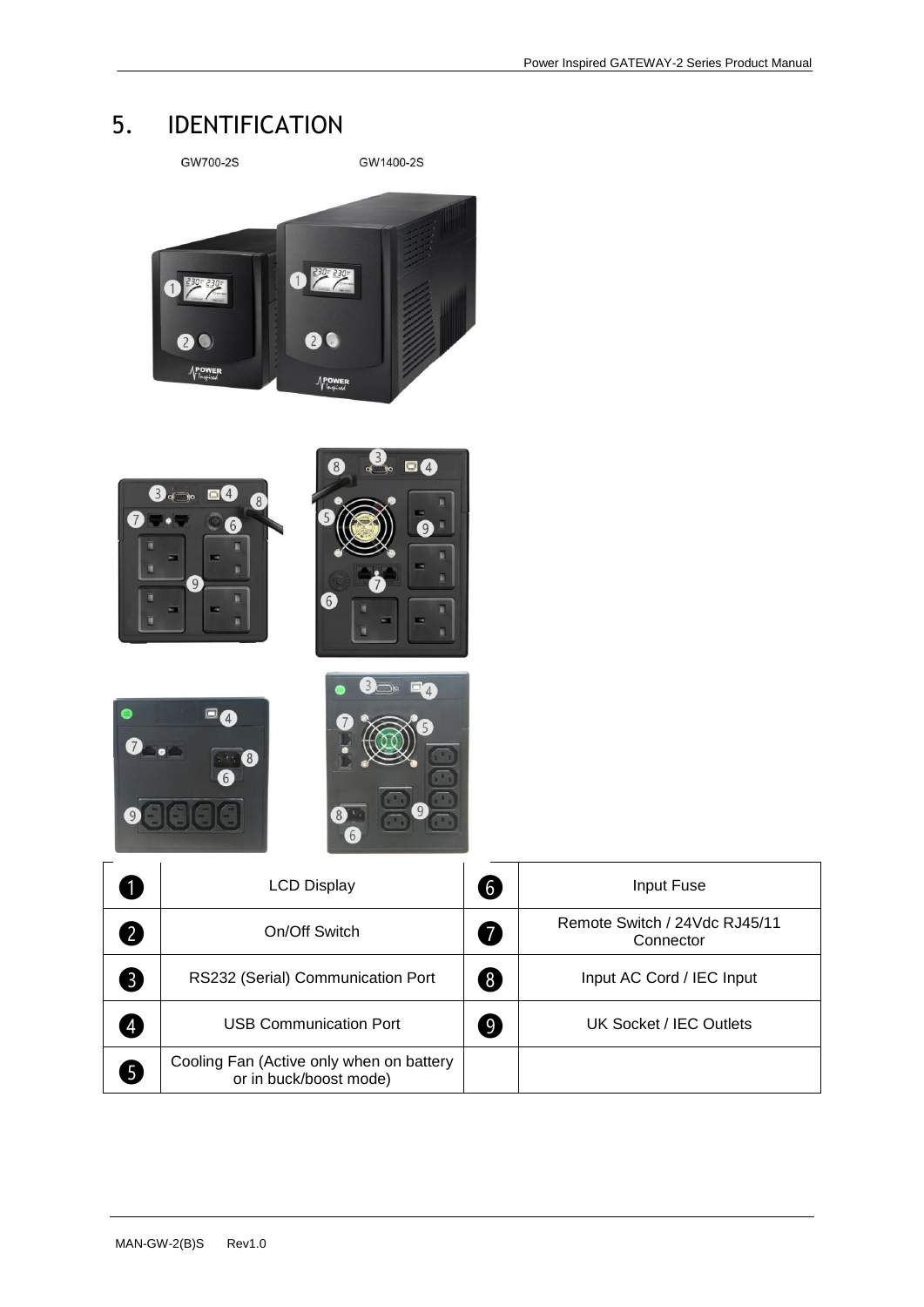

|                | Indicates the Input Voltage to the GATEWAY                                                                                                                                                          |
|----------------|-----------------------------------------------------------------------------------------------------------------------------------------------------------------------------------------------------|
| $\overline{2}$ | Indicates the voltage on the GATEWAY Inverter. This is not necessarily the<br>voltage on the output sockets if the GATEWAY has the internal bypass option<br>fitted.                                |
| 3              | Indicates the unit is operating in AC Mode. This happens if the unit is activated<br>when there is AC power present. If the indicator flashes, the unit will be<br>operating in Buck or Boost Mode. |
|                | Indicates the power being drawn from the GATEWAY. Each segment<br>represents up to 25%.                                                                                                             |
| 6              | Indicates the GATEWAY is overloaded.                                                                                                                                                                |
| 6              | Indicates the GATEWAY is operating from its batteries                                                                                                                                               |
| $\overline{7}$ | Indicates the charge left on the internal batteries. Each segment represents<br>approximately 25% of available charge.                                                                              |
| 8              | Indicates the battery is low and requires recharging.                                                                                                                                               |
|                | Indicates a fault has been detected with the GATEWAY.                                                                                                                                               |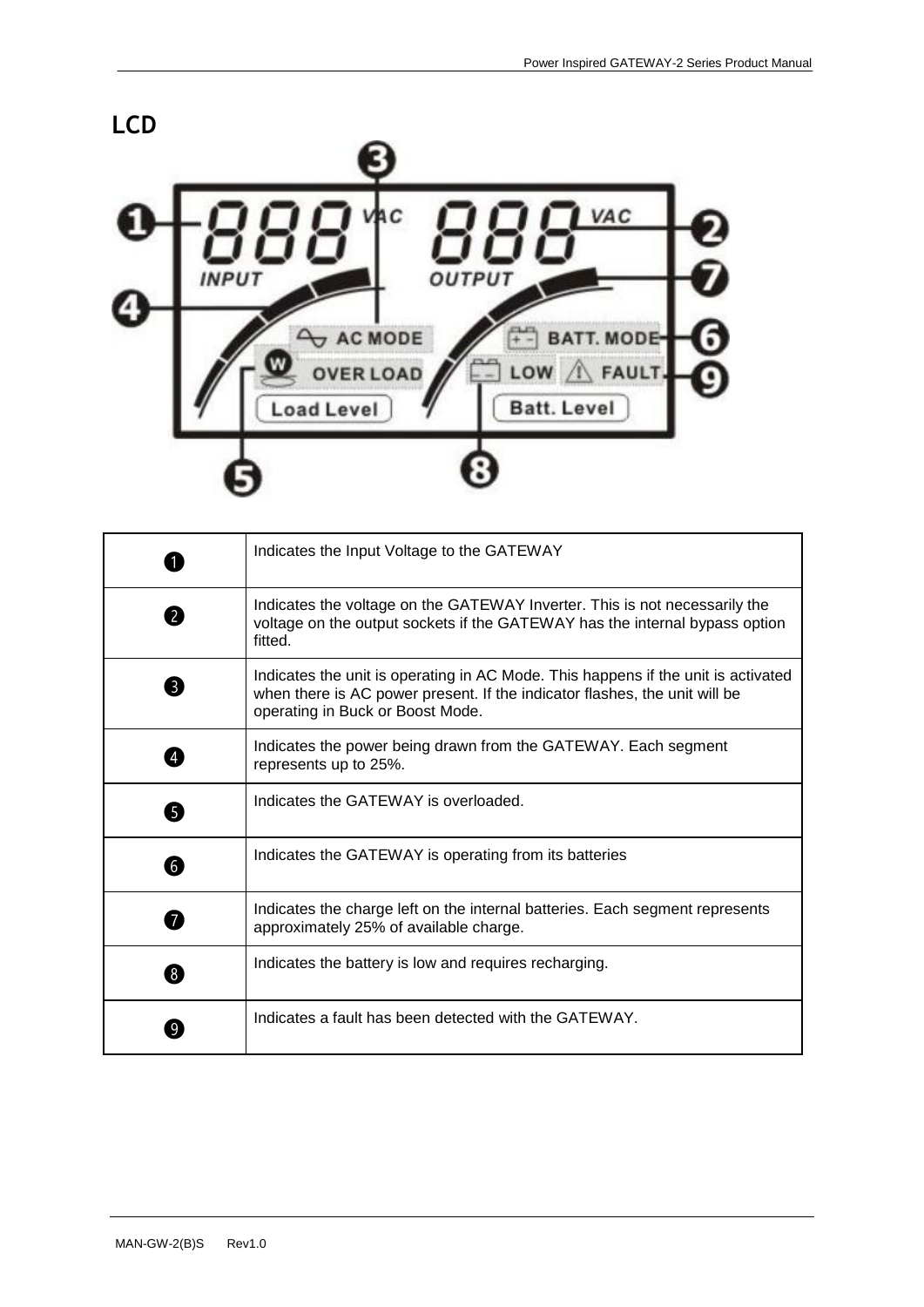#### 6. INSTALLATION

- If the unit is to be mounted in a ceiling void or at height, please ensure the unit is adequately supported and cannot fall.
- Ensure cables are not loose and cannot snag on moving parts
- The GATEWAY must be installed indoors in an area free from excessive dust, moisture and has adequate air flow. Do not place the GATEWAY next to sources of heat or in direct sunlight.



It is possible to have mains voltages appear with reference to earth on the output connections from the GATEWAY rear panel connectors (See CONNECTIONS). These voltages are impedance limited and not hazardous but may be perceived if exposed conductors are touched. Always perform installation with the GATEWAY disconnected from the mains, and ensure all cables and contacts are insulated, not exposed and treated as though they were live conductors.

- Depending upon the model the GATEWAY is fitted with either UK socket outlets or IEC outlets. Connect the door motor supply to the most appropriate outlet.
- Depending on the model the GATEWAY is fitted with either a fixed lead with a BS1363 plug, or has an IEC mains input. An IEC lead is supplied, but may be replaced with a longer lead if necessary. If this is the case ensure the conductor size is in excess of 1mm<sup>2</sup>. Connect the UK plug on the GATEWAY or the mains lead as applicable into a suitable 13A outlet. This outlet must be earthed.
- The output RJ connectors contains a 24V supply to power accessories such as wireless relays. This is fused at 1A. Note that the more power taken increases the drain on batteries and minimises time between recharges.



Utilising the Gateway 24V supply will cause a drain on the batteries when no utility supply is available. This can potentially lead to the batteries becoming discharged to a point of non-recovery and require replacement. This is not covered under warranty. For longer term use without utility power, it is recommended not to use the 24V supply and instead use a remote key-switch if required.

Since the GATEWAY can be started without mains power being present a warning label should be placed on the motor to advise against maintenance without first physically disconnecting the motor plug from the GATEWAY, such as:



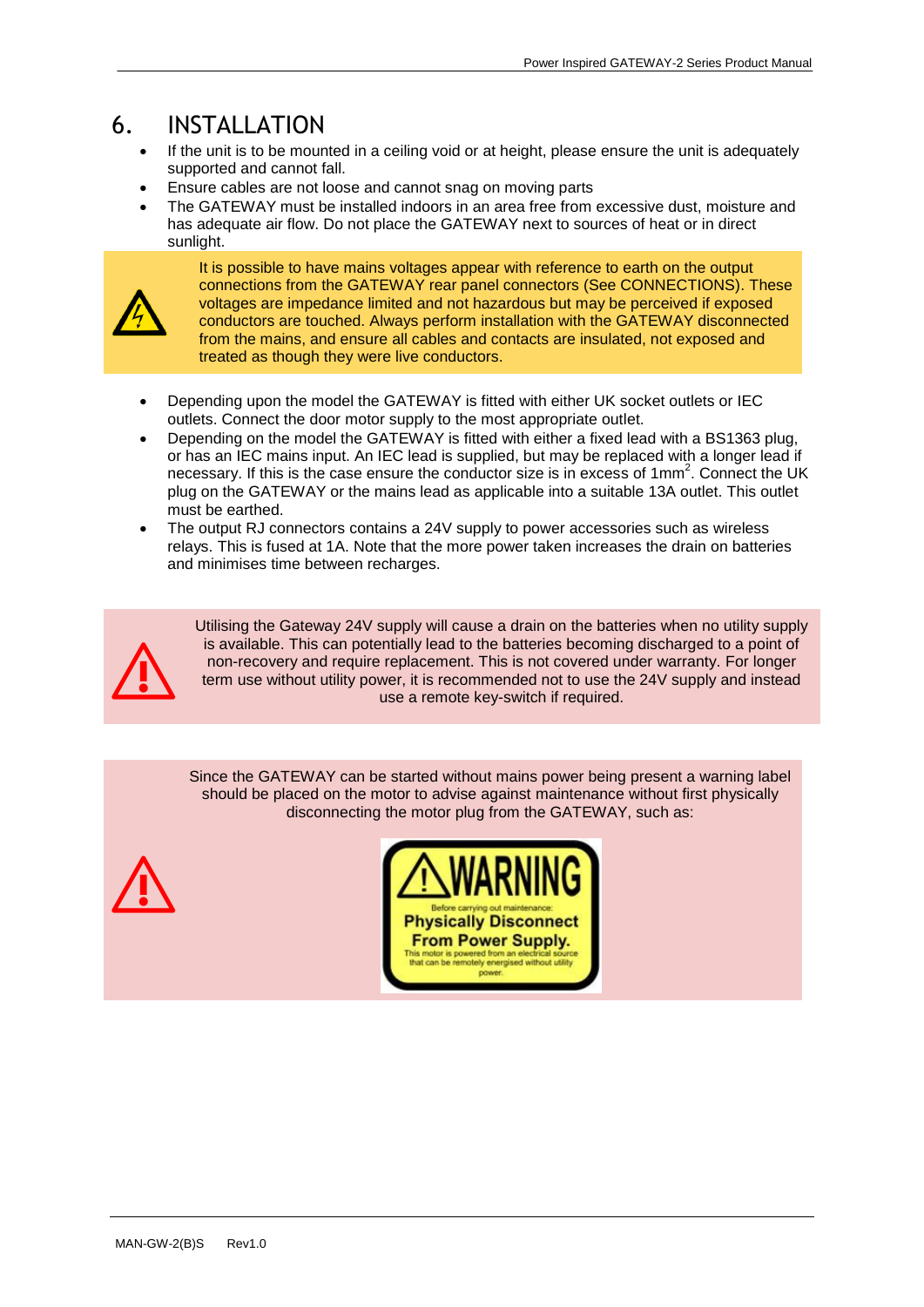## 7. CONNECTING TO AN EXTERNAL SWITCH OR CONTROLLER

- On the rear of the GATEWAY are two RJ connectors which are connected as per the diagram below.
- Note the orientation of the connectors is inverse to each model (but the pin out is the same)
- To remote start the unit the SW connections must be shorted together.
- To switch the unit off the SW connection must be opened.



You can use either an RJ45 (network type) connector or an RJ11 (modem type) lead as supplied.

| <b>RJ45</b>    | <b>RJ11</b> | ID        | Connection            | Colour of     | Other RJ11    |
|----------------|-------------|-----------|-----------------------|---------------|---------------|
| pin            | pin         |           |                       | RJ11 Lead     | Colour        |
| number         | number      |           |                       | as supplied   | Schemes*      |
|                | Х           | х         | Not Connected         |               |               |
| 2              |             | X         | <b>Not Connected</b>  | N/C           | N/C           |
| 3              | 2           | <b>SW</b> | <b>Switch Contact</b> | <b>YELLOW</b> | <b>BLACK</b>  |
| $\overline{4}$ | 3           | $+24Vdc$  | +24Vdc Output         | <b>WHITE</b>  | <b>RED</b>    |
| 5              | 4           | <b>SW</b> | <b>Switch Contact</b> | <b>BROWN</b>  | <b>GREEN</b>  |
| 6              | 5           | OV        | 0V                    | <b>GREEN</b>  | <b>YELLOW</b> |
|                | 6           | х         | <b>Not Connected</b>  | N/C           | N/C           |
| 8              | Χ           | Χ         | <b>Not Connected</b>  |               |               |



Either of the RJ connectors can be used. If required two external switches can be connected. This is useful, for example, if you had a wireless relay and a keyswitch. Note however that the connections are not isolated from one another. The unit will be powered ON if either of the SW connections are closed.



⚠ \* Confirm the pin out of the cable you are using before connecting to external devices



⚠ Do not short +24Vdc to 0V. The internal fuse will blow.



⚠ Do not connect any of the output connections to earth.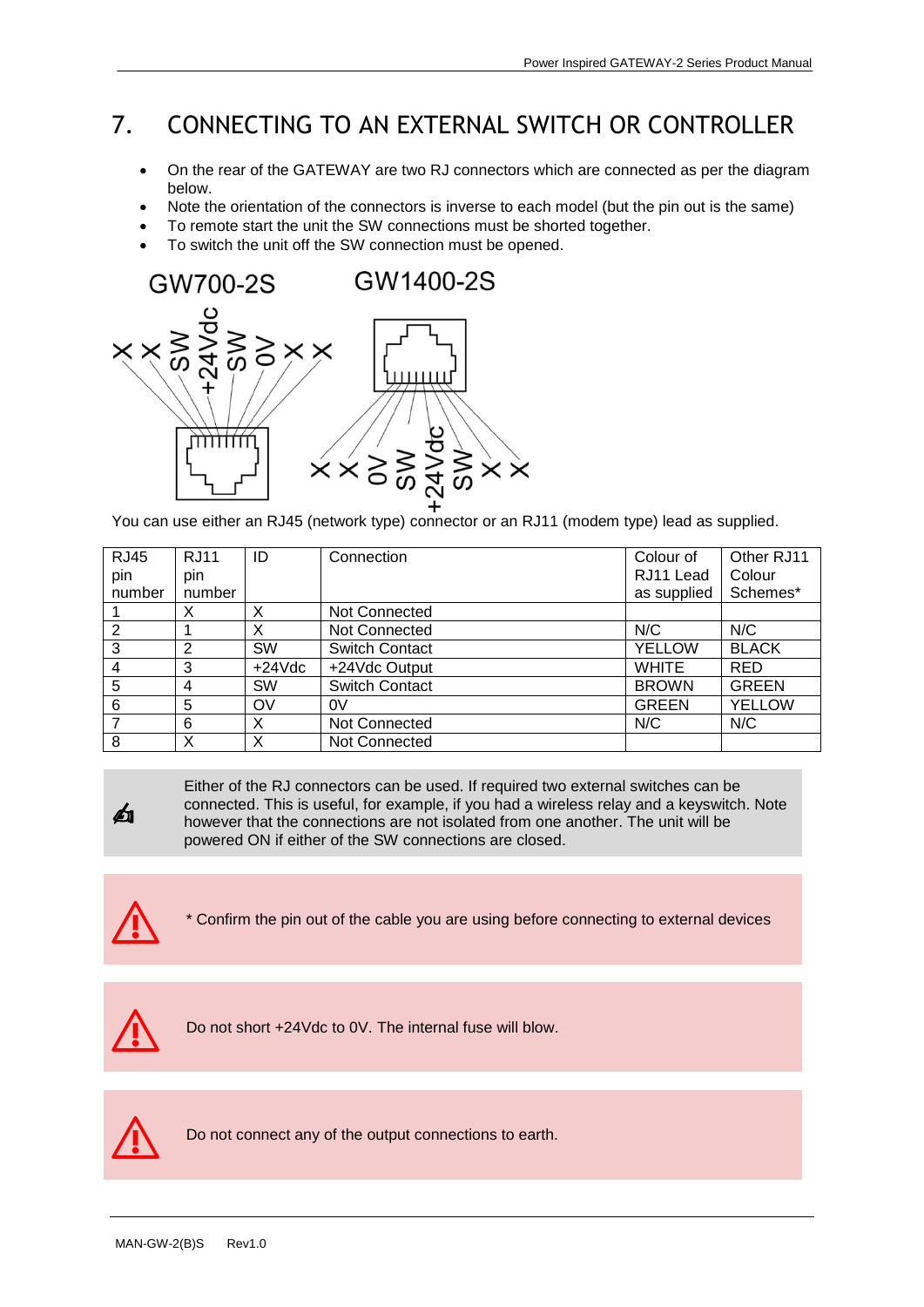### 6. OPERATION – Remote / Sleep Mode

 Switch on utility power supplying the GATEWAY. It is suggested to ensure the GATEWAY has at least 6 hours of uninterrupted connection to the utility to ensure the batteries are adequately charged.



You can still operate the door whilst the GATEWAY is charging.

- Make sure the front panel switch is in the OFF position and the GATEWAY is showing no output voltage.
- Whilst connected to the utility the LCD display will be ON and the batteries will be charged or charging. The display will show the input mains voltage and the output voltage will be displayed as zero.



**B-Series Only:** Although displayed as zero there will be power at the output sockets as the internal bypass will be active.



**B-Series Only:** Whilst utility power is present you can use your door as normal, the GATEWAY does not need to be turned on.

- Should the utility power fail, the GATEWAY will switch off and the LCD will be blank.
- To obtain power to the door motor in the event of a power outage, the GATEWAY needs to be switched on. Shorting the SW connections on any of the RJ connectors will start the GATEWAY.



It will take several seconds before the GATEWAY delivers power if requesting start up when no mains power is available. When mains power is present the GATEWAY will switch on within a few seconds.



**Non-B-Series**: The GATEWAY will provide AC power through a voltage regulator system. This may mean the output voltage is higher or lower than the input voltage.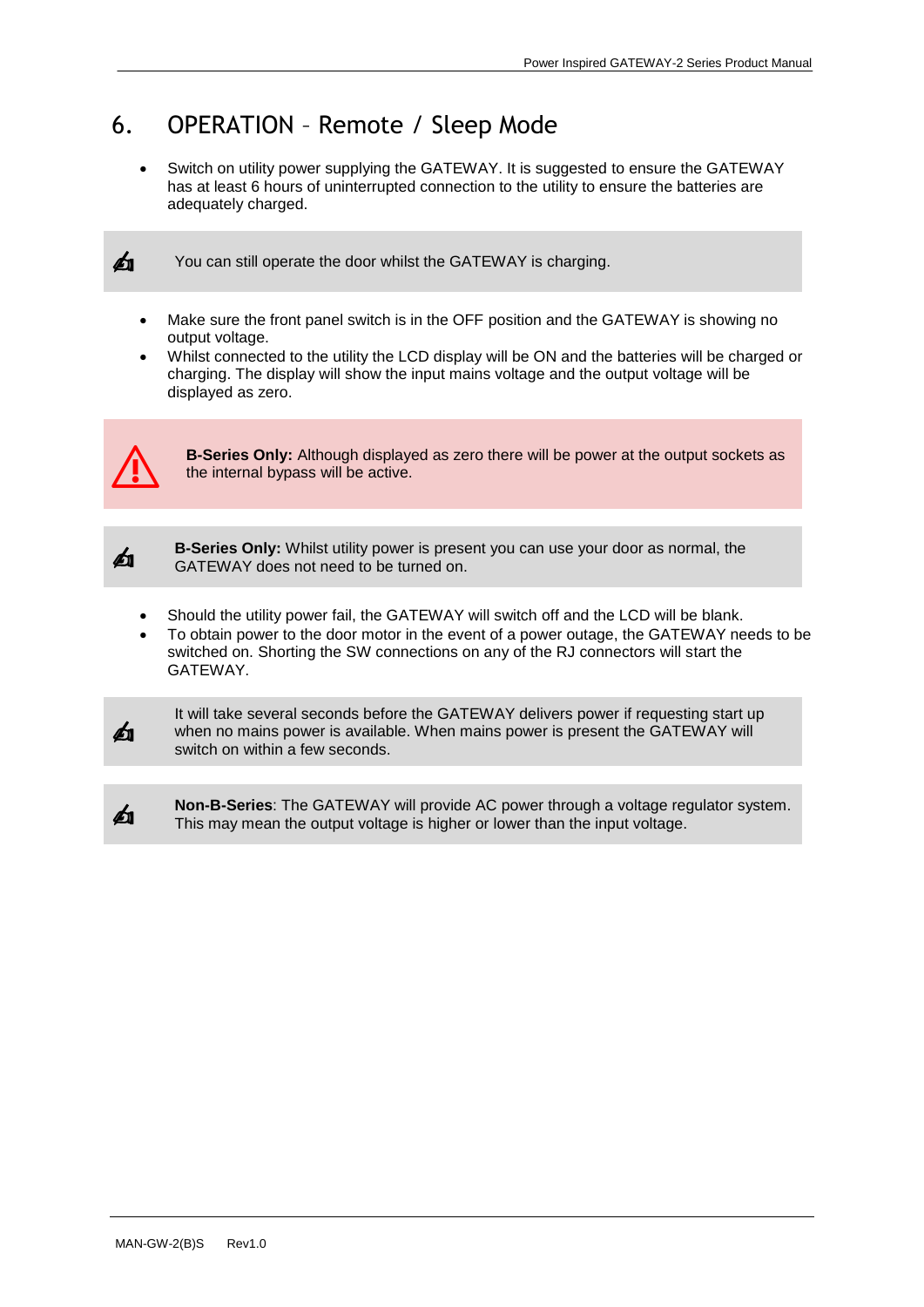### 7. OPERATION – UPS Mode

- Switch on utility power.
- Switch the front panel ON



In the event of a power outage, in this mode the GATEWAY will revert to battery operation immediately. The unit will continue to operate on battery power until either mains power returns, or the batteries become too low.



If the batteries are allowed to discharge under low or no-load conditions they may become unusable due to deep battery discharge. This may cause issues in restarting the GATEWAY and the unit may require battery replacement.



The +24V supply is still available to use through the RJ connector but it is not advised to use a remote switch contact. This will have no effect, but if the switch contacts are closed this will override the front panel switch e.g. you will not be able to switch the unit off.



In UPS mode power is present at the output sockets at all times.

✍

Note the GATEWAY will provide AC power through a voltage regulator system. This may mean the output voltage is higher or lower than the input voltage.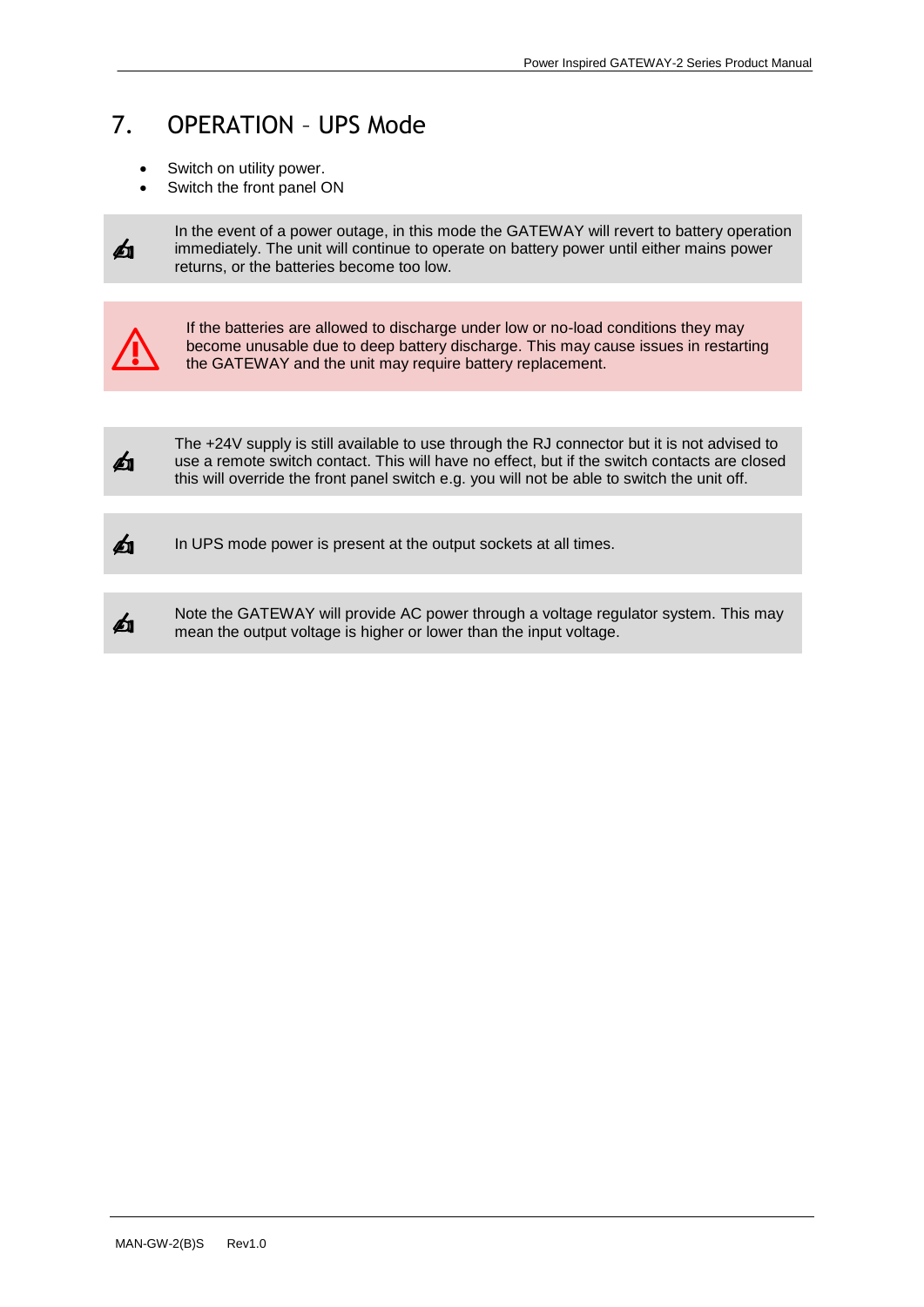## 9. SPECIFICATIONS

| <b>Model</b>                 | <b>GW700-2S</b>                                      | GW1400-2S                                                                                     |  |
|------------------------------|------------------------------------------------------|-----------------------------------------------------------------------------------------------|--|
| Capacity (Max Watts)         | 700W                                                 | 1400W                                                                                         |  |
| Input Voltage                | 230VAC 50Hz Nominal                                  |                                                                                               |  |
| Input Voltage Range          | 162-290VAC                                           |                                                                                               |  |
| Output Voltage Regulation    | 230VAC ±10% (Battery Mode). As input                 |                                                                                               |  |
| Output Waveform              | Sine Wave (On battery). As Input in normal Mode      |                                                                                               |  |
| <b>Internal Battery</b>      | 2X12V 7Ah                                            | 2X12V 10Ah                                                                                    |  |
| Charge Time                  | 6 hours from depleted to 90% capacity                |                                                                                               |  |
| Input Connection             | UK BS1363 Plug On 1.5M Cord                          |                                                                                               |  |
|                              | $-0r-$<br>IEC C14 input                              |                                                                                               |  |
| <b>Output Connections</b>    | 4X BS1363 UK Socket Outlets<br>-or-                  |                                                                                               |  |
|                              | 4xIEC C13 Outlets                                    | 6xIEC C13 Outlets                                                                             |  |
| <b>Operational Connector</b> | 2x RJ connectors                                     |                                                                                               |  |
| Dimensions W x D x H         | 146 x 350 x 160 mm                                   | 146 x 397 x 205 mm                                                                            |  |
| Weight                       | 9kg                                                  | 14kg                                                                                          |  |
| <b>Operating Environment</b> | Humidity 0-90% RH Non Condensing, Temperature 0-40°C |                                                                                               |  |
| <b>Audible Noise</b>         | < 45dB (Alarm)                                       | <55dB (Alarm + Fan). Note fan<br>only operates in Battery /<br><b>Voltage Regulation Mode</b> |  |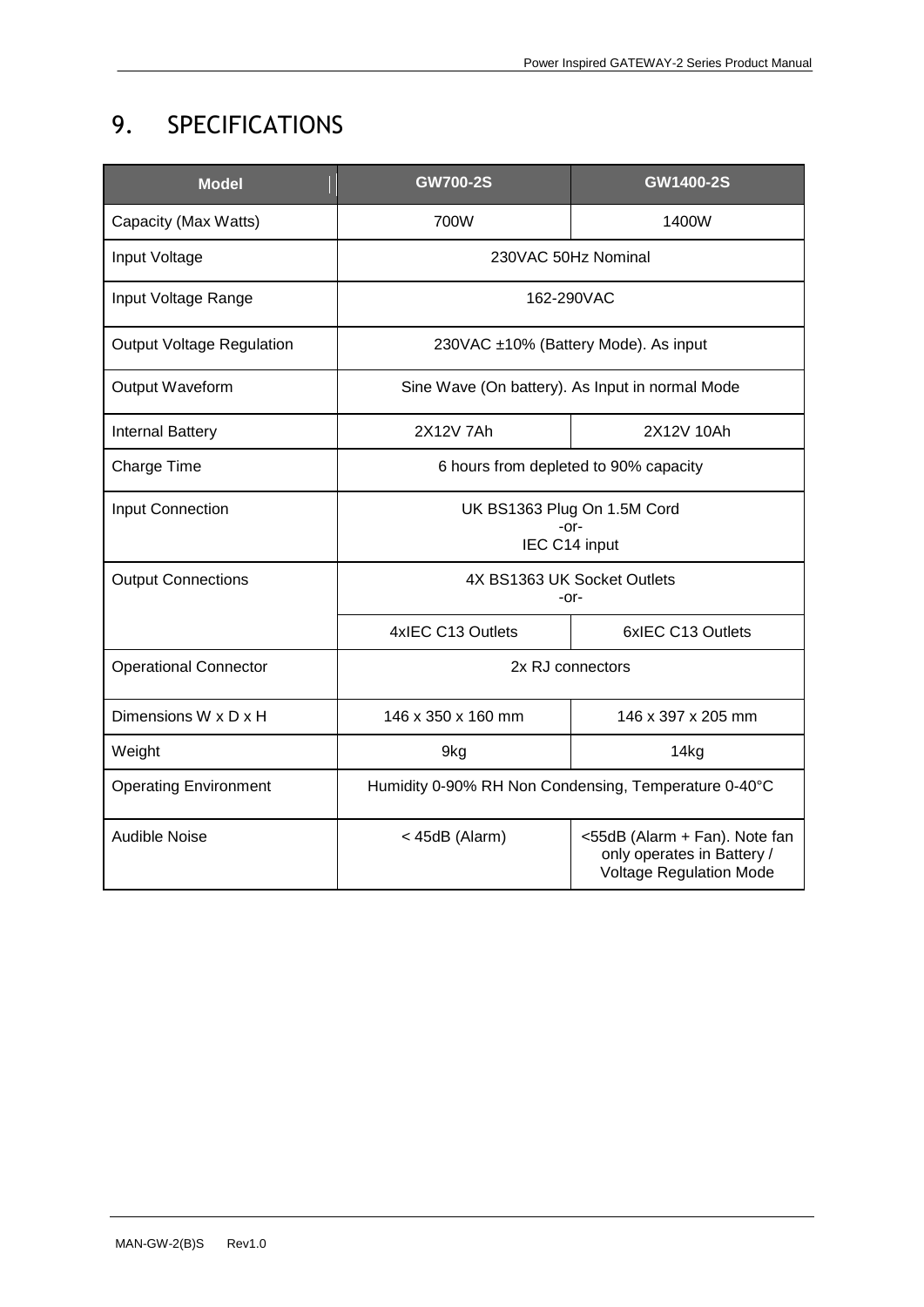## 10. TROUBLESHOOTING

| <b>PROBLEM</b>                                                                                                   | <b>POSSIBLE CAUSE</b>                                       | <b>SOLUTION</b>                                                                                          |  |
|------------------------------------------------------------------------------------------------------------------|-------------------------------------------------------------|----------------------------------------------------------------------------------------------------------|--|
| <b>LCD Display Blank</b>                                                                                         | No Mains Power                                              | Connect Power, Check Fuse.                                                                               |  |
|                                                                                                                  | Poor AC input connection                                    | <b>Confirm Connection</b>                                                                                |  |
| Unit starts up on battery but<br>switches off when door is<br>activated                                          | Insufficient Charge On<br><b>Batteries</b>                  | Recharge for 6 hours. If<br>problem persists replacement<br>batteries are required.                      |  |
| Alarm continually sounds and<br>warning or fault icon is on the<br>LCD.                                          | Fan locked                                                  | Check Fan (GATEWAY1400<br>only)                                                                          |  |
|                                                                                                                  | Unit is overloaded                                          | Confirm motor rating including<br>start up rating is under<br>maximum capacity of the<br><b>GATEWAY</b>  |  |
| Output Voltage display is<br>different to input voltage<br>display when GATEWAY is<br>activated. AC Icon flashes | Unit is regulating voltage and is<br>in buck or boost mode. | Normal Operation                                                                                         |  |
| Alarm sounds intermittently<br>when GATEWAY is activated                                                         | Unit is operating from battery<br>power.                    | Confirm AC input power is<br>present and within<br>specification.                                        |  |
| Batteries are depleted after a<br>few days without mains power                                                   | <b>Excessive Operation without</b><br>mains                 | Try to reduce frequency of door<br>operation                                                             |  |
|                                                                                                                  | Power Drain on 24V supply                                   | Check standby current on<br>accessories connected to 24V<br>supply or remove during<br>extended outages. |  |
| No DC output                                                                                                     | <b>Incorrect Wiring</b>                                     | Confirm wiring as per pin out<br>diagram                                                                 |  |
|                                                                                                                  | <b>Blown Fuse</b>                                           | Replace the internal fuse.<br>Contact Power Inspired for<br>advice.                                      |  |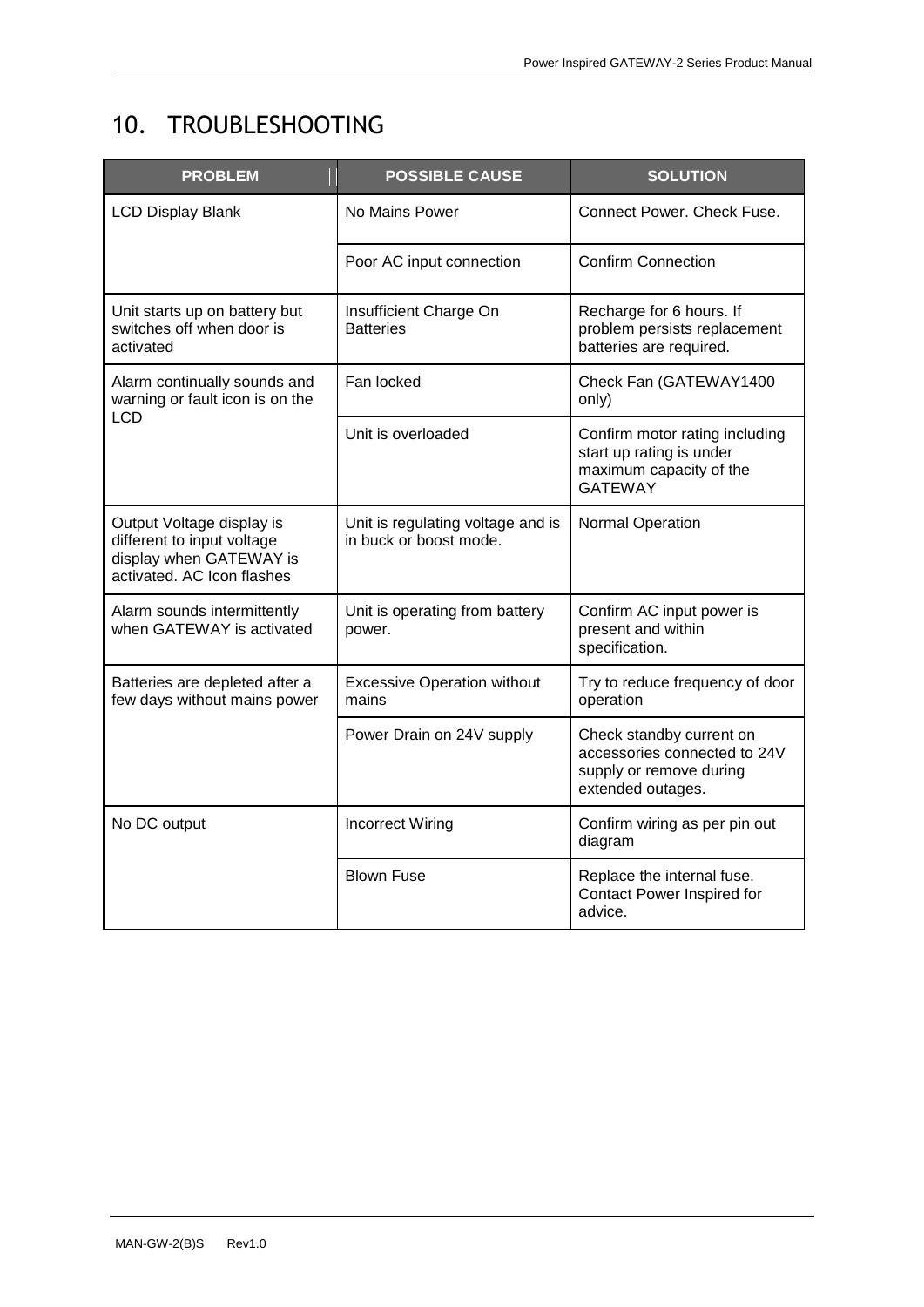#### 11. WARRANTY

- 1. The Gateway is warranted from defects in material and workmanship under normal use during the warranty period.
- 2. During the warranty period Power Inspired will repair or replace at no charge, the product or parts of it that proves defective because of improper material or workmanship under normal use or maintenance.
- 3. The warranty period is 2 years from date of despatch for the unit and 1 year for the internal batteries. Note that dead batteries caused by failure to adhere to the requirements contained in this manual is not covered under warranty.
- 4. If you suspect your GATEWAY has a problem that is covered under warranty then you must first contact us to obtain an RMA number. Once issued you must securely package the unit and return it to us at the address given under "Contact Information". Power Inspired will inspect, test and repair the unit, and send the unit back to you.
- 5. This warranty does not cover any problems caused by conditions, malfunctions or damage not resulting from defects in material or workmanship, nor for any losses incurred due to the failure of the product. Please refer to our Terms & Conditions of Sale located at https://www.powerinspired.com/commercial/trade-terms-conditions-sale/

## 12. CONTACT INFORMATION

Address: POWER INSPIRED LTD Unit 122 Churchill Road **Bicester Oxfordshire** OX26 4XD United Kingdom

Tel : +44 (0) 1869 814055 E: [info@powerinspired.com](mailto:info@powerinspired.com)<br>W: www.powerinspired.com [www.powerinspired.com](http://www.powerinspired.com/)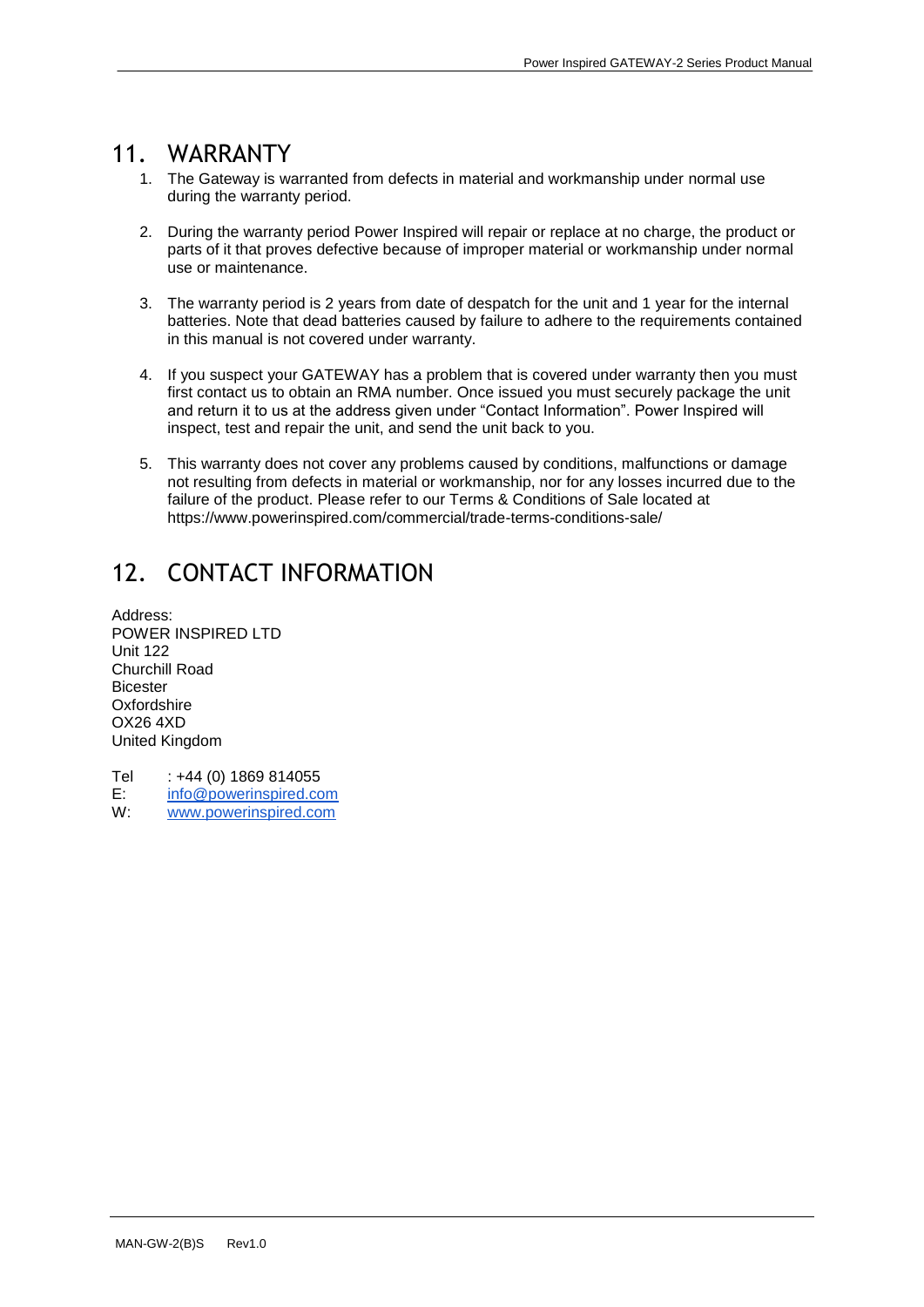# $\epsilon$  $\epsilon$ **DECLARATION OF CONFORMITY**

In accordance with the Low Voltage Directive 2006/95/EC and the EMC Directive 2004/108/EC.

The GATEWAY series of Door Access UPS is certified to comply with the following directives:

**Low Voltage Directive 2006/95/EC** In accordance with: EN60950-1: EN62040-1

**EMC Directive 2004/108/EC:** In accordance with: EN62040-2 EN61000-4-2/3/4/5 EN6100-2-2

T Bell BEng MIET Director 11 April 2017

POWER INSPIRED LTD., Unit 122, Churchill Road, Bicester, Oxfordshire, OX26 4XD. UK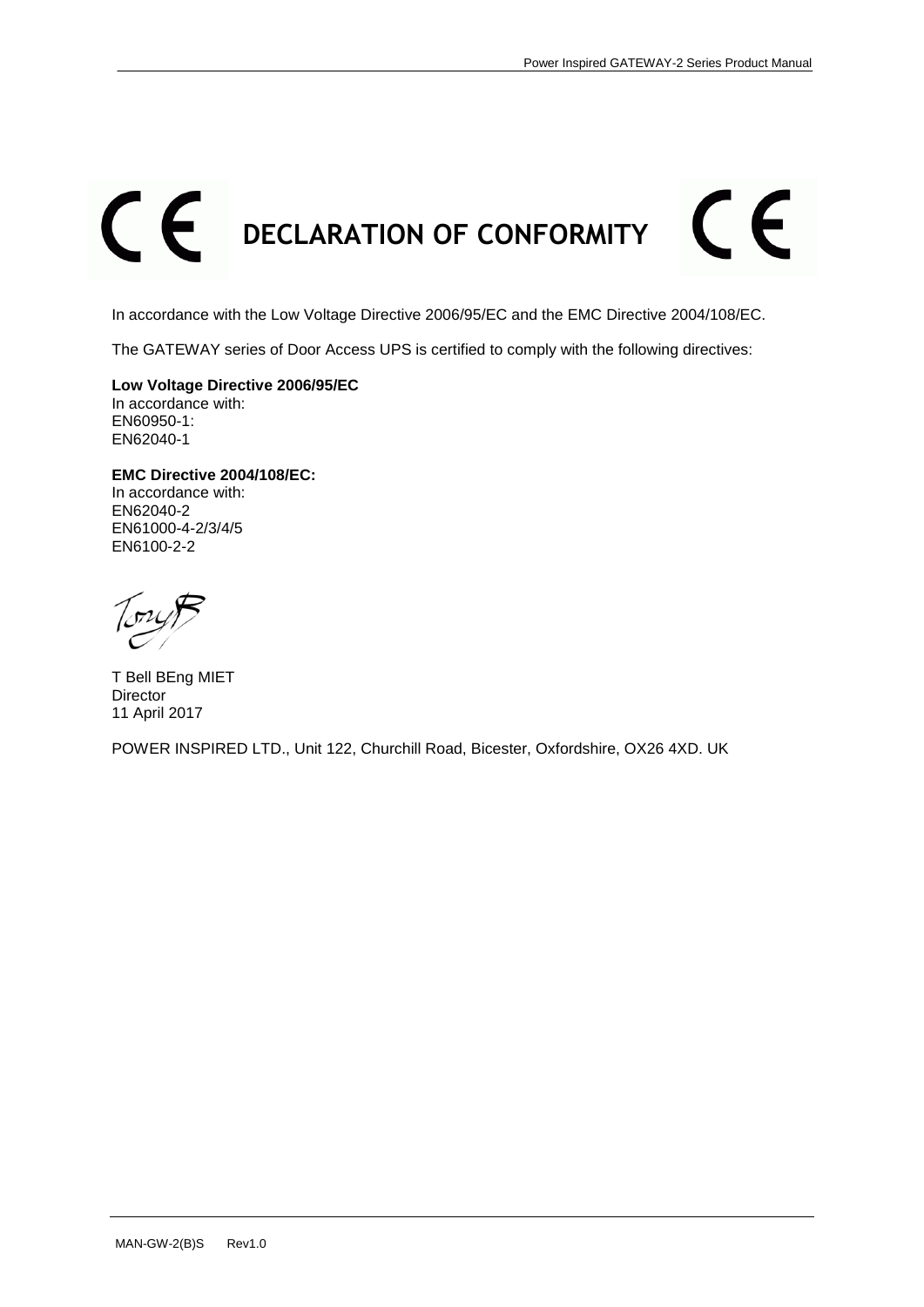#### **NOTES**